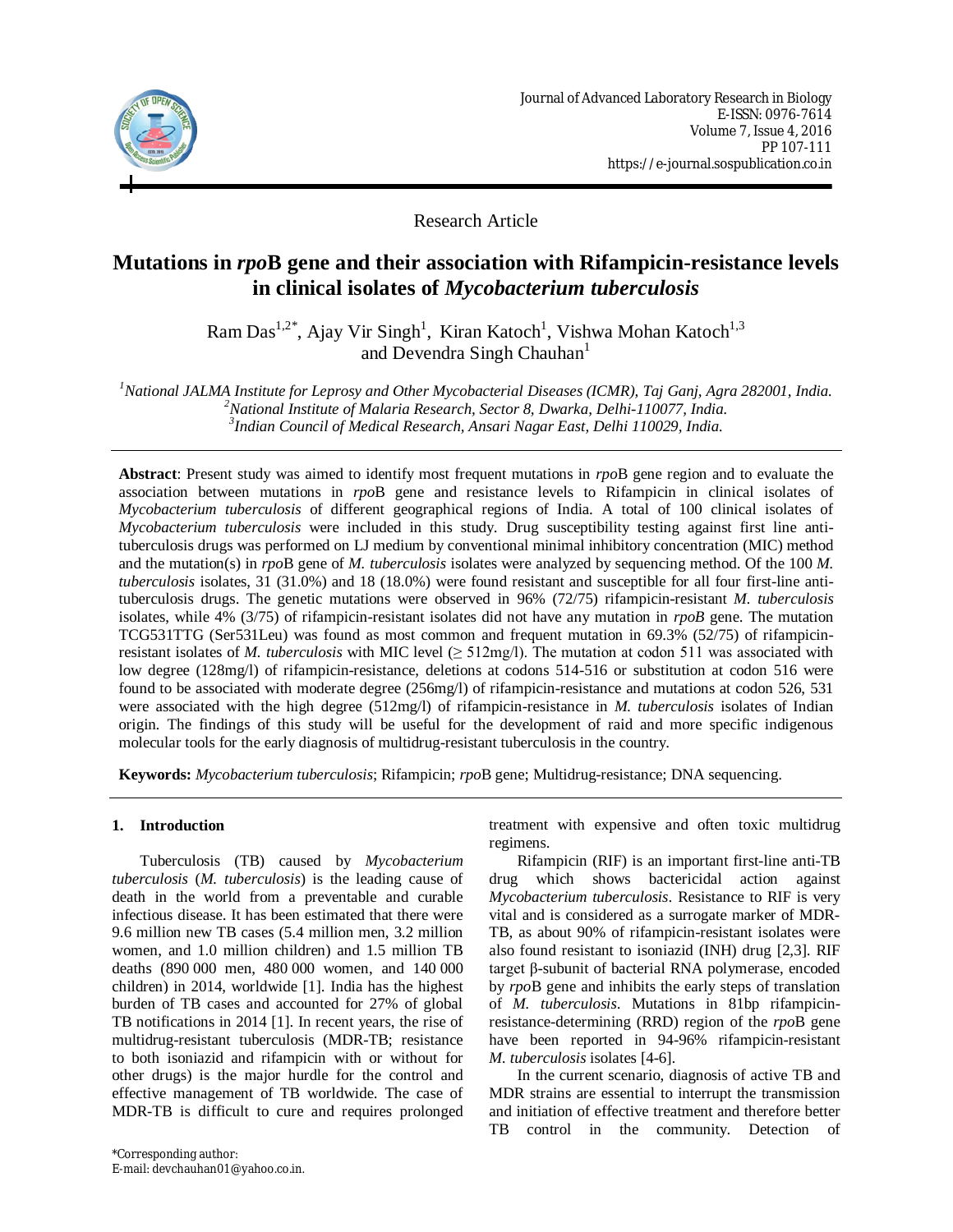*M. tuberculosis* using conventional solid culture and drug susceptibility testing (DST) is considered as the 'gold standard' method of MDR-TB diagnosis. However, conventional methods for diagnosing MDR-TB are expensive, labour intensive and time-consuming [4]. Hence, efforts have been made to develop rapid molecular assays for early detection of rifampicinresistance. These assays rely on the information available for the *rpo*B gene mutations from different settings. Previous studies have reported that the prevalence of individual mutations in *M. tuberculosis*  differs geographically and may affect the sensitivity/specificity of molecular test [7-9]. Therefore, deeper understanding on the most frequent or novel mutations and their correlations with phenotypic drug susceptibility profile of clinical isolates is necessary for the development and/or implementation of molecular assay as routine diagnostics tests, in particular, geographical region. The present study reported the frequency and distribution of mutations in RRD region of *rpo*B gene and highlights the association of *rpo*B mutations with the level of resistance to RIF in clinical *M. tuberculosis* isolates of Indian origin.

### **2. Materials and Methods**

#### 2.1 **Culture isolates and drug susceptibility testing**

A panel of 100 *M. tuberculosis* isolates, recovered from suspected MDR cases of pulmonary TB and H37Rv (TMC02) strain were obtained from the National Mycobacterial Repository Centre of our Institute for this study. The clinical isolates of *M. tuberculosis* belonged to Agra, Jaipur, New Delhi, Cochin, Port Blair and Haridwar region. All the isolates were screened for the susceptible / resistance pattern to RIF (64mg/l), INH, Ethambutol (EMB) and Streptomycin (SM) drugs using conventional minimal inhibitory concentration (MIC) method as described by Das *et al*., [10]. MIC was determined using standard criteria of counting the colony-forming units (CFUs) and comparing with susceptible reference strain *M. tuberculosis* H37Rv [11, 12]. Isolates found resistant to RIF (64mg/l) were further tested at 128, 256, 512mg/l in order to determine their level to resistance MIC values.

# **2.2 DNA isolation and PCR sequencing of the** *rpo***B gene**

DNA was extracted from all isolates of *M. tuberculosis* using lysozyme and proteinase-K treatment as per van Embden *et al*., [13]. A 350bp region of *rpo*B locus was amplified using the PCR primers: forward, 5'- GGGAGCGGATGACCACCC - 3' and reverse 5'- GCG GTACGGCGTTTCGATGAAC -3'. Briefly, PCR were set up in volume of  $50\mu l$ , using  $200$ ng of genomic DNA, 1X reaction buffer (50mM KCl, Tris-HCl, pH-9.0), 0.2mM each of dNTPs, 1.5mM  $MgCl<sub>2</sub>$  and 1 unit performed in a 'GeneAmp PCR System 9700' thermal cycler (Applied Biosystems, USA). Thermal cycling was as follows: initial denaturation at  $94^{\circ}$ C for 4 min., followed by 35 cycles of denaturation at  $94^{\circ}$ C for 1 min., annealing at  $60^{\circ}$ C for 1 min., extension at  $72^{\circ}$ C for 2 min., and final extension at  $72^{\circ}$ C for 10 min. Amplicon sizes of 350bp were considered positive in amplification of PCR, after separation on 2% agarose gel for  $1.30$  hrs at 50 volts  $(3.8 \text{V}/\text{Cm}^2)$ .

### **2.3 DNA sequencing and** *In-silico* **analysis**

Amplicon of *rpo*B gene was resolved on 1% agarose gel and band of 350bp was excised. DNA was extracted from the gel slices using QIAEX II Gel Extraction kit (QIAGEN, USA). Each sequencing reaction of 20µl volume consisted of 200ng genomic DNA, 3.5pmol of forwarding primer, 8µl sequencing mix (BigDye Terminator Cycle Sequencing Kit v3.1, Applied Biosystems) and adjusted to a final volume of  $20\mu$ l by adding distilled water. The cycling parameters were as follows: 30 cycles of 96°C for 30 Sec and 60°C for 4 min. Amplicon was purified by adding 0.1 volume of 3M sodium acetate (pH 4.5) and 2.5 volume of absolute ethanol. The sequencing of the amplicon was carried out using the ABI PRISM 310 DNA sequencer (Applied Biosystems, USA). The generated sequences were compared with wild type *rpo*B gene sequence of *M. tuberculosis* H37Rv using MegAlign program of DNASTAR software (Madison, WI, USA).

### **3. Results**

### **3.1 Drug-susceptible pattern of** *M. tuberculosis* **isolates**

Of the 100 *M. tuberculosis* isolates, 31 (31.0%) and 18 (18.0%) were found resistant and susceptible for all four drugs (Table 1). Individually, 75 (75.0%), 79 (79.0%), 45 (45%), 47 (47.0%) and 25 (25.0%), 21 (21.0%), 55 (55.0%), 53 (53.0%), 75 (75%) isolates were resistant and susceptible to RIF, INH, EMB and SM, respectively. Of the 75 RIF-resistant isolates, 100, 60 and 55.8% isolates were also resistant to INH, EMB, and SM, respectively. Detail results of drug susceptibility pattern of tuberculosis isolates are summarized in Table 1.

|                           | Drug susceptibility profile | No. of isolates |    |    |  |  |
|---------------------------|-----------------------------|-----------------|----|----|--|--|
| RIF                       | <b>INH</b>                  | <b>EMB</b>      | SM |    |  |  |
| S                         |                             |                 | ς  | 18 |  |  |
| S                         | R                           | ς               | ς  |    |  |  |
| S                         | S                           | S               | R  | 3  |  |  |
| R                         | R                           |                 | ς  | 17 |  |  |
| R                         | R                           | R               | ς  | 14 |  |  |
| R                         | R                           |                 | R  | 13 |  |  |
| R                         | R                           | R               | R  | 31 |  |  |
| $\cdots$<br>$\sim$ $\sim$ | Total<br>.                  | 100             |    |    |  |  |

S: Sensitive; R: Resistant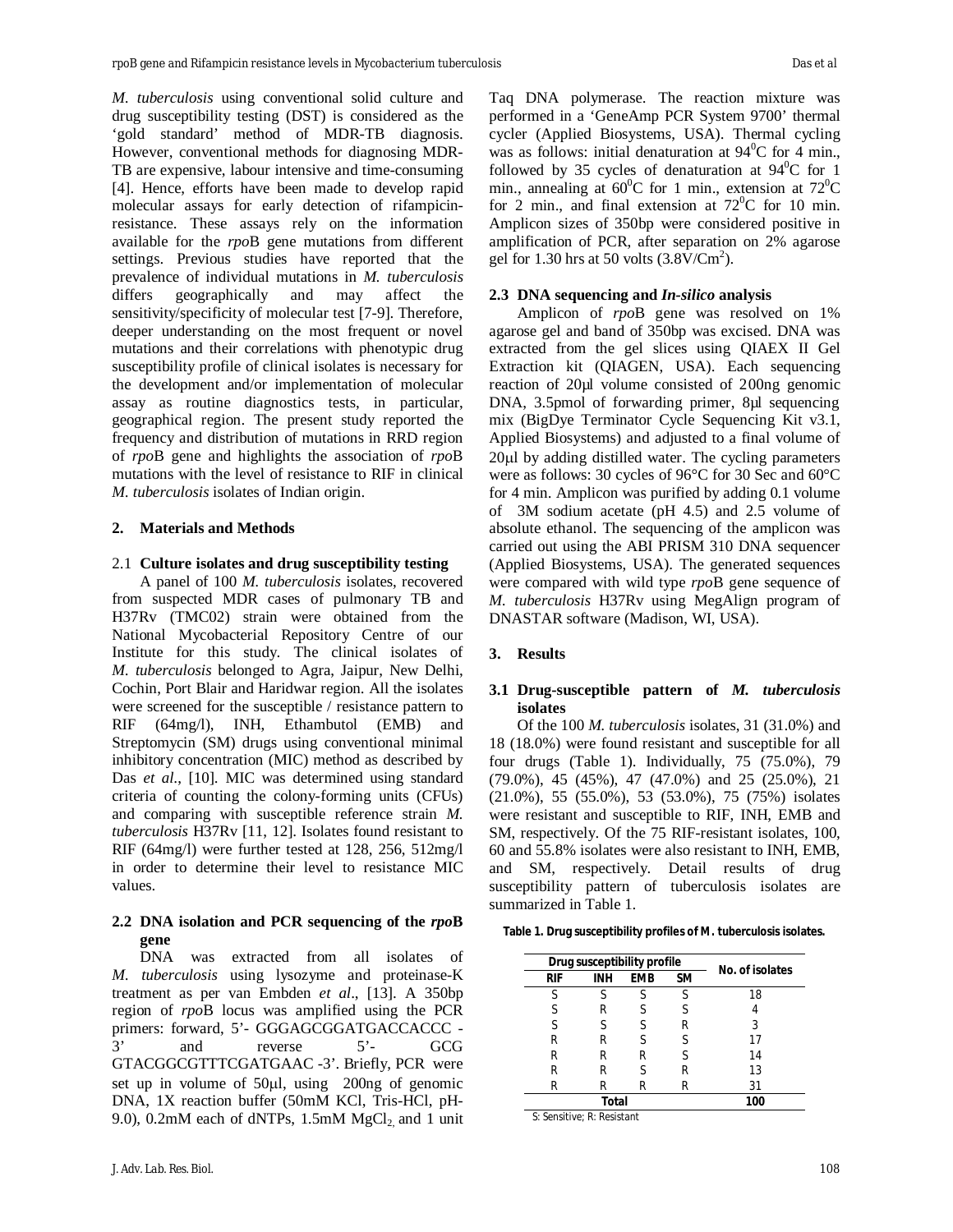## **3.2 Mutations in** *rpo***B gene of** *M. tuberculosis* **and their association with RIF resistance levels**

Out of 75 rifampicin-resistant isolates, 72 (96%) isolates were found to have mutations at different codons of *rpo*B gene region. Whereas remaining 3 (4%) RIF-resistant isolates and all RIF sensitive isolates (n=25) did not have any mutation in targeted region. The following mutations in *rpo*B gene region were observed in RIF-resistant isolates: CTC511CCG (Leu511Pro) in 2.6% (2/75) isolates with MIC level  $\leq$ 128 mg/l; deletions 514 –TC, 515-ATG (Met) and 516- G. in one RIF-resistant isolate (1/75, 1.3%) with MIC level  $\leq$  256mg/l of RIF-resistant. The mutation CAC516GTC (Asp516Val) was found in 6 (8%) RIFresistant isolates with MIC level  $\leq$  256mg/l. Mutations were found as CAC526CGC (His526Arg) in 1.3% (1/75) isolate, CAC526TAC (His526Tyr) in 8% (6/75) isolates, and CAC526AAC (His526Asn) in 2.6% (2/75) isolates, all of them exhibiting MIC level  $\leq$  512mg/l. The mutation TCG531TGG (Ser531Trp) was exhibited in 2.6% (2/75) of RIF-resistant isolates and the most common and frequent mutation of TCG531TTG (Ser531Leu) was observed in 69.3% (52/75) RIFresistant isolates with MIC level  $(\geq 512 \text{mg/l})$  (Table 2).

**Table 2. Results of correlation between MICs of Rifampicin and mutations in the** *rpo***B gene of** *M. tuberculosis* **isolates.**

| Sequence/ amino acid alteration          | <b>RIF</b><br><b>MIC</b> | RIF + INH | $RIF + INH + EMB$ $RIF + INH + SM$ $RIF + INH + EMB$ No. Isolates (%) |    |    |          |
|------------------------------------------|--------------------------|-----------|-----------------------------------------------------------------------|----|----|----------|
| CTC511CCG (Leu511Pro)                    | $\leq$ r64               |           |                                                                       |    |    | 2(2.6)   |
| Deletions 514 - TC; 515-ATG (Met); 516-G | $\le$ r64                |           |                                                                       |    |    | 1(1.3)   |
| CAC516GTC (Asp516Val)                    | $\leq$ r128              |           |                                                                       |    |    | 6(8)     |
| CAC526CGC (His526Arg)                    | $\leq$ r256              |           |                                                                       |    |    | 1(1.3)   |
| CAC526TAC (His526Tyr)                    | $\le$ r512               |           |                                                                       |    |    | 6(8)     |
| CAC526AAC (His526Asn)                    | $\le$ r512               |           |                                                                       |    |    | 2(2.6)   |
| TCG531TTG (Ser531Leu)                    | $\ge$ r512               |           | 10                                                                    |    | 27 | 52(69.3) |
| TCG531TGG (Ser531Trp)                    | $\le$ r512               |           |                                                                       |    |    | 2(2.6)   |
| Wild type                                | $\leq$ r64               |           |                                                                       |    |    | 3(4)     |
| Total                                    |                          |           | 14                                                                    | 13 | 31 | 75       |

R-rifampicin; H-isoniazid; E-ethambutol; SM-streptomycin; r-resistant

#### **4. Discussion**

Multidrug-resistant tuberculosis has been emerged as a global problem, with high incidence in low-income countries including India. The diagnosis of drugresistant isolates depends on conventional methods, which required long (4-5 weeks) incubation period. Molecular methods have shown the promises for rapid detection of MDR. However, the sensitivity and specificity of these methods depend on the genetic diversity of isolates [14]. These problems can be overcome by DNA sequencing of the core region of the *rpo*B gene. Present study employed DNA sequencing as 'gold standard' test for the detection of genetic mutations in RDR region of *rpo*B gene of clinical isolates of *M. tuberculosis*. Previous studies have also used DNA sequencing method for the study of genetic mutation and genetic diversity of *M. tuberculosis* isolates in different settings [15-17].

In present study, a total of 100 clinical isolates of *M. tuberculosis* were subjected to drug susceptibility testing and 75 (75.0%) were found resistant to RIF using MIC method. All the RIF-resistant isolate were found to be resistant to INH (Table 1). These findings support the previous studies and further confirmed that RIF is a surrogate marker for the multidrug-resistance in TB [18,19]. Similarly, most of the EMB-resistant isolates were INH-resistant, suggesting a high degree of association between EMB and INH-resistance. Present findings supported our previous study which reported 85.18% EMB-resistant isolates were resistant to INH [20]. Madison *et al*., [21] have also reported that EMB-

resistance was accompanied by 96.6 percent resistance to INH. This association was not merely a matter of chance as the same trend of EMB-resistance with INHresistance has also been previously observed in north Indian cities (Agra, Delhi, Jaipur, and Varanasi) by Gupta *et al*., [20].

In the present study, DNA sequencing was employed for the detection of mutations in RRD region of the *rpo*B gene and mutations were observed in *rpo*B locus in 96% (72/75) of RIF-resistant isolates. The frequency of the *rpo*B gene mutations observed in the present study is within the previously reported range of 95-96% [18,22]. In the present study, of 75 RIFresistant isolates, 3 (4%) isolates did not have any mutation in the targeted region. Previously, other researchers were also not reported any mutations in *rpo*B region of few RIF-resistant isolates [16,23]. These findings indicated that in these isolates alternate mechanisms of drug-resistance (such as efflux pump) might be responsible for RIF-resistant phenotype of the isolates [24].

In the present study, we have observed Leu511Pro, Asp516Val, His526Arg, His526Tyr, His526Asn, Ser531Leu, and Ser531Trp substitution mutations in RIF-resistant isolates. Previous studies have also reported these common mutations in RIF isolates of different geographical regions [18,22,25,26]. In present study, 1 RIF-resistant isolate (1/75, 1.3%) had deletions (514 –TC, 515 –ATG, 516 –G) and correlate with MIC level  $\leq$  256mg/l. Previously, an isolated study has also reported deletions - 514 TTC (Phe), 515 ATG (Met) and 516 GAC (Asp) in 1 (1.2%) RIF-resistant isolate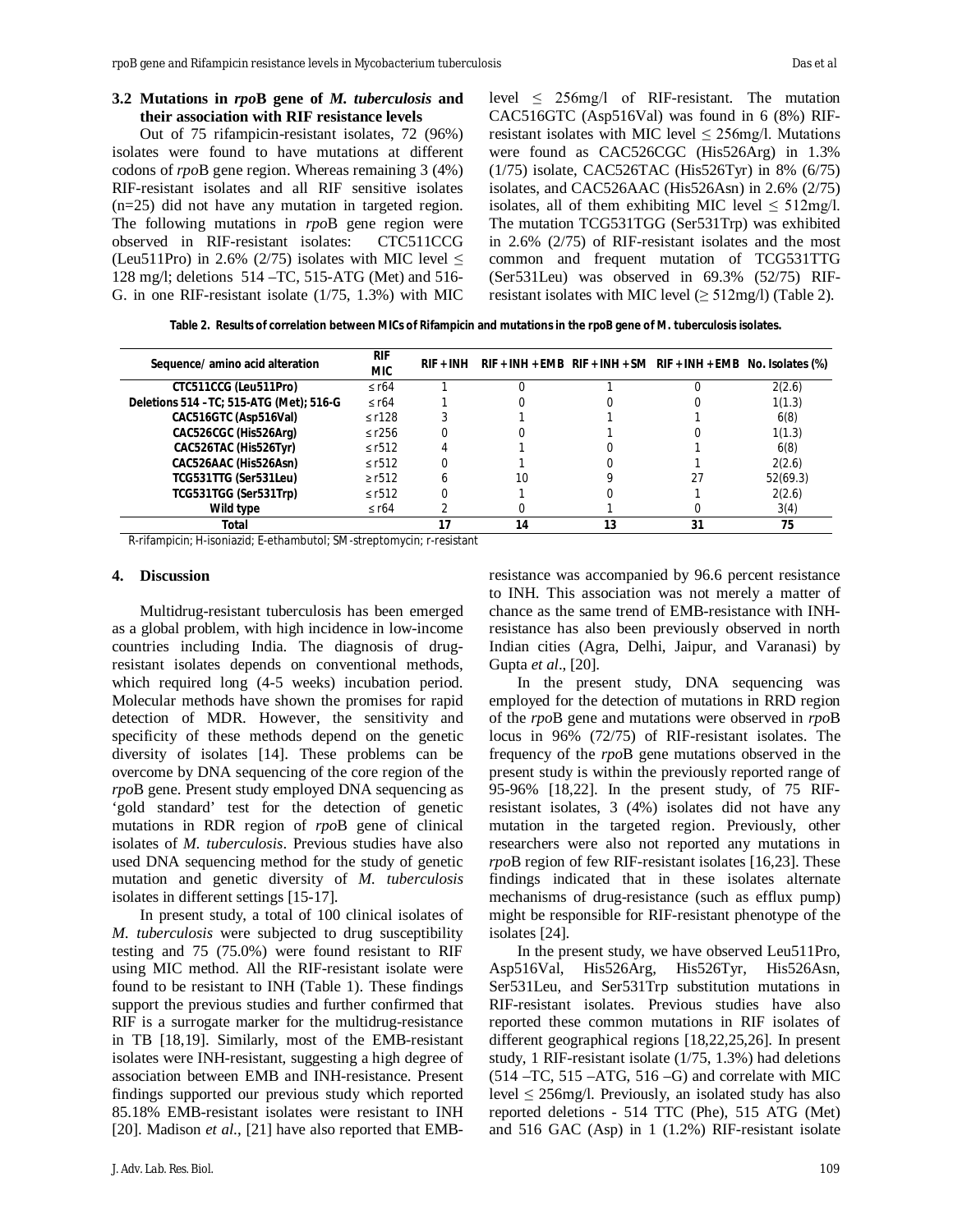[27]. The mutations Asp516Val in 8% (6/75) isolates with MIC  $\leq$  256mg/l, His526Arg in 1.3% (1/75), His526Asn in 1.3% (1/75), His526Tyr in 8% (6/75) isolates were observed with MIC  $\leq$  512mg/l in present study. These mutations have also been reported by others researchers- Asp516Val in 1.8-6.2% and His526Arg/ Asn /Tyr in 0.6-11% of RIF-resistant isolates [16,26,28]. In our study, the most common mutation, Ser531Leu, was found in 69.3% (52/75) isolates with MIC  $\geq$  512mg/l and Ser531Trp in 1.3% (1/75) with MIC  $\leq$  512mg/l. The frequencies of these mutations reported by other workers were: Ser531Leu in 46.3 - 71% of RIF-resistant isolates and Ser531Trp in 1.2-16.5% of RIF-resistant isolates [14,28].

In present study, strong correlation was found between mutation at specific codon and degree of resistance to RIF; mutation at codon 511 is associated with low degree (128mg/l) of RIF-resistance, deletions at codons 514-516 or substitution at codon 516 are associated with moderate degree (256mg/l) of RIFresistance and mutations at codon 526, 531 are associated with the high degree (512mg/l) of RIF resistance in *M. tuberculosis* isolates of study settings*.*  Similar to the present study, Bobadilla-del-Valle *et al*., [29] also reported the point mutations in codon 513, 526 and 531 was associated with the high degree of resistance to RIF, whereas mutations in codon 516 were observed in low-level RIF-resistance in isolates of *M. tuberculosis.* Other researchers also reported an association between high and low level of resistance to RIF and of specific mutations in RRDR region of *M. tuberculosis* [30-32]. In conclusion, the findings of this study will be useful for the surveillance of geographical and temporal trends in the prevalence of specific mutations, as well as for research on the implications of geographical differences in mutation frequencies for the development of indigenous diagnostic tools for drug-resistant TB in the country.

### **Acknowledgment**

Financial support for the present study was provided by Indian Council of Medical Research, New Delhi.

### **References**

- [1]. WHO (2015). Global tuberculosis report 2015, 20th ed. World Health Organization. 192 p.
- [2]. Hasnain, S.E., Amin, A., Siddiqi, N., Shamim, M., Jain, N.K., Rattan, A., Katoch, V.M. & Sharma, S.K. (1998). Molecular genetics of multiple drug resistance (MDR) in *Mycobacterium tuberculosis*. In: R.L. Singhal and O.P. Sood (eds.), Drug Resistance: Mechanism and Management. Proceedings of the Fourth Annual Ranbaxy Science Foundation Symposium, New Delhi, India. pp. 35– 40.
- [3]. Somoskovi, A., Parsons, L.M. & Salfinger, M. (2001). The molecular basis of resistance to isoniazid, rifampin, and pyrazinamide in *Mycobacterium tuberculosis*. *Respir. Res.*, 2(3): 164-168.
- [4]. Piersimoni, C. & Scarparo, C. (2003). Relevance of commercial amplification methods for direct detection of *Mycobacterium tuberculosis* complex in clinical samples. *J. Clin. Microbiol.*, 41: 5355– 5365.
- [5]. Mäkinen, J., Marttila, H.J., Marjamäki, M., Viljanen, M.K. & Soini, H. (2006). Comparison of two commercially available DNA line probe assays for detection of multidrug-resistant *Mycobacterium tuberculosis*. *J. Clin. Microbiol.*, 44(2): 350-352.
- [6]. Traore, H., van Deun, A., Shamputa, I.C., Rigouts, L. & Portaels, F. (2006). Direct Detection of *Mycobacterium tuberculosis* Complex DNA and Rifampin Resistance in Clinical Specimens from Tuberculosis Patients by Line Probe Assay. *J. Clin. Microbiol.*, 44: 4384–4388.
- [7]. Lee, A.S., Lim, I.H., Tang, L.L. & Wong, S.Y. (2005). High frequency of mutations in the *rpo*B gene in rifampin-resistant clinical isolates of *Mycobacterium tuberculosis* from Singapore. *J. Clin. Microbiol.*, 43: 2026–2027.
- [8]. Zakerbostanabad, S., Titov, L.P. & Bahrmand, A.R. (2008). Frequency and molecular characterization of isoniazid resistance in *kat*G region of MDR isolates from tuberculosis patients in southern endemic border of Iran. *Infect. Genet. Evol.*, 8(1):15-9.
- [9]. Zhang, Y. & Yew W.W. (2009). Mechanisms of drug resistance in *Mycobacterium tuberculosis*. *Int. J. Tuberc. Lung Dis.*, 13: 1320–1330.
- [10]. Das, R., Srivastava, K., Gupta, P., Sharma, V.D., Singh, D., Chauhan, D.S., Singh, H.B. & Katoch V.M. (2003). Comparison of Etest with MIC method on Lowenstein–Jensen medium for susceptibility testing of *Mycobacterium tuberculosis*. *Curr. Sci.*, 85: 191-193.
- [11]. Canetti, G., Fox, W., Khomenko, A., Mahler, H.T., Menon, N.K., Mitchison, D.A., Rist, N. & Smelev, N.A. (1969). Advances in techniques of testing mycobacterial drug sensitivity, and the use of sensitivity tests in tuberculosis control programmes. *Bull. World Health Organ.*, 41(1): 21-43.
- [12]. Paramasivan, C.N., Chandrasekaran, V., Santha, T., Sudarsanam, N.M. & Prabhakar, R. (1993). Bacteriological investigations for short-course chemotherapy under the tuberculosis programme in two districts of India. *Tuber. Lung Dis.*, 74(1): 23-7.
- [13]. van Embden, J.D., Cave, M.D., Crawford, J.T., Dale, J.W., Eisenach, K.D., Gicquel, B., Hermans, P., Martin, C., McAdam, R. & Shinnick, T.M. (1993). Strain identification of *Mycobacterium*